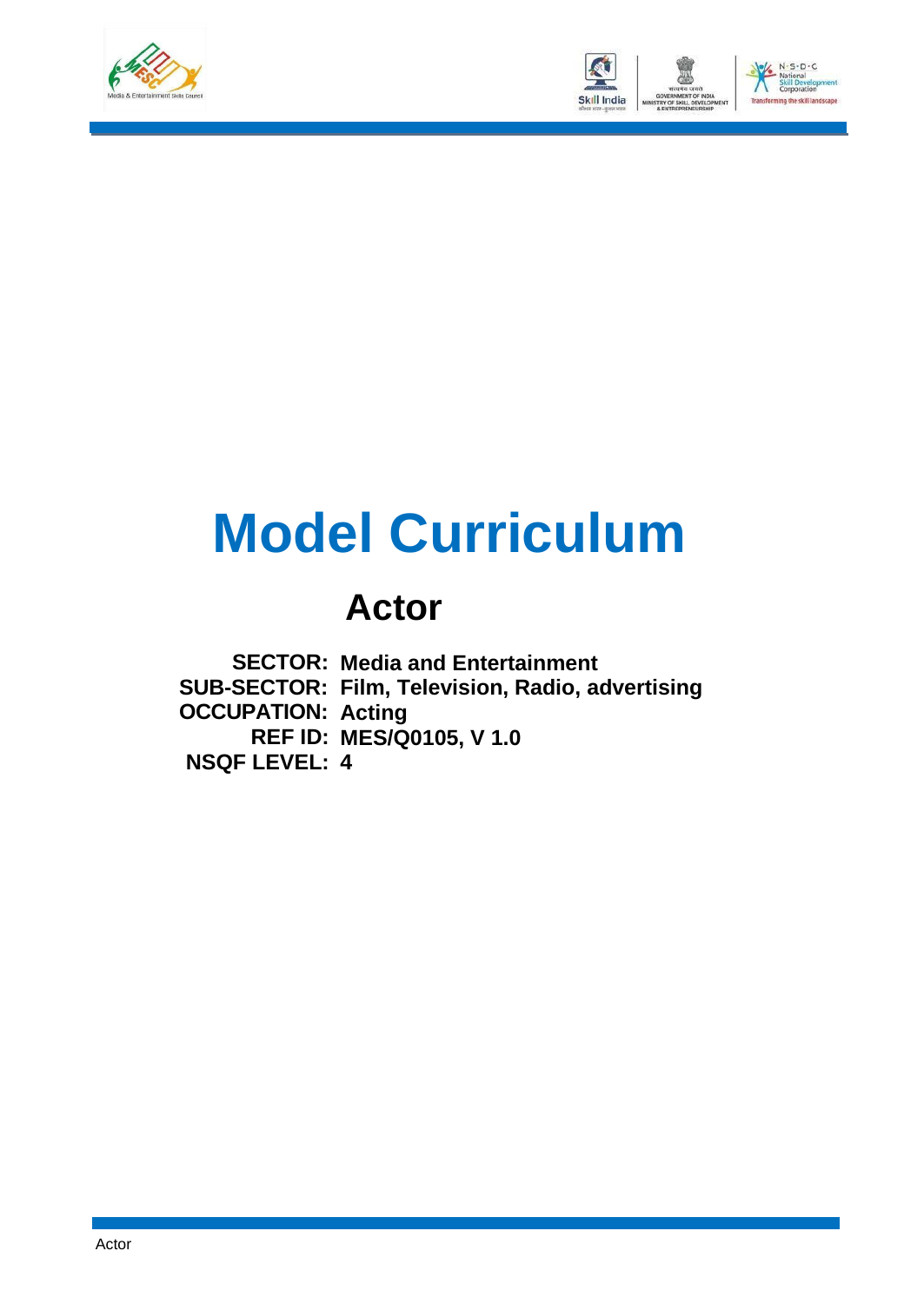









**Certificate** 

### **CURRICULUM COMPLIANCE TO QUALIFICATION PACK – NATIONAL OCCUPATIONAL STANDARDS**

is hereby issued by the

**Media and Entertainment Skill Council**

for

#### **MODEL CURRICULUM**

Complying to National Occupational Standards of Job Role/ Qualification Pack: '**Actor'** QP Ref. No. '**MES/Q0105, NSQF Level 4**'

Date of Issuance: January, 16 2019

Valid up to: January, 15, 2022

Lema Jaisani

Authorized Signatory Media and Entertainment SkillCouncil

\* Valid up to the next review date of the Qualification Pack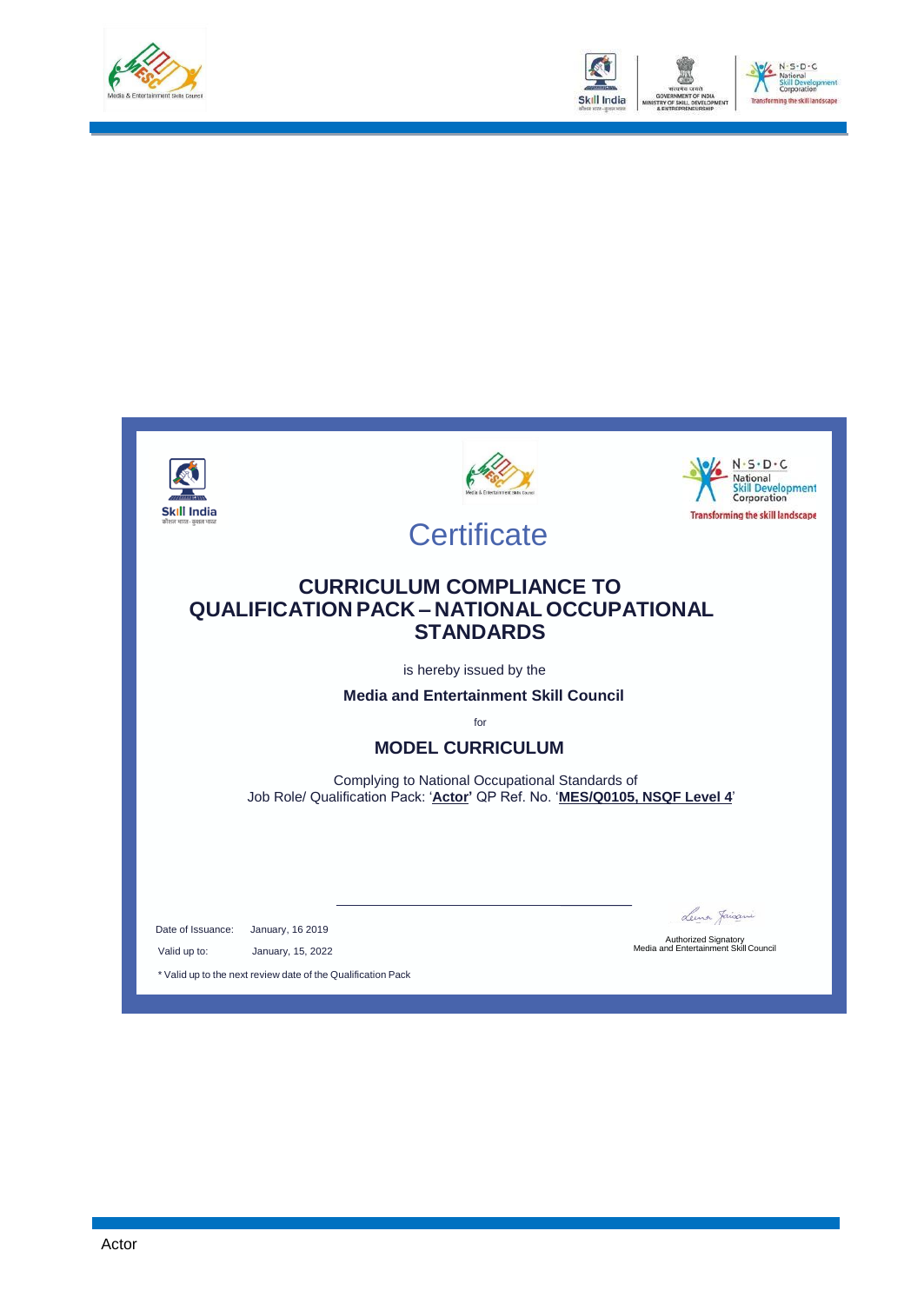



## **TABLE OF CONTENTS**

| 1. Curriculum                    | M1 |
|----------------------------------|----|
| 2. Trainer Prerequisites         | 05 |
| 3. Annexure: Assessment Criteria | 06 |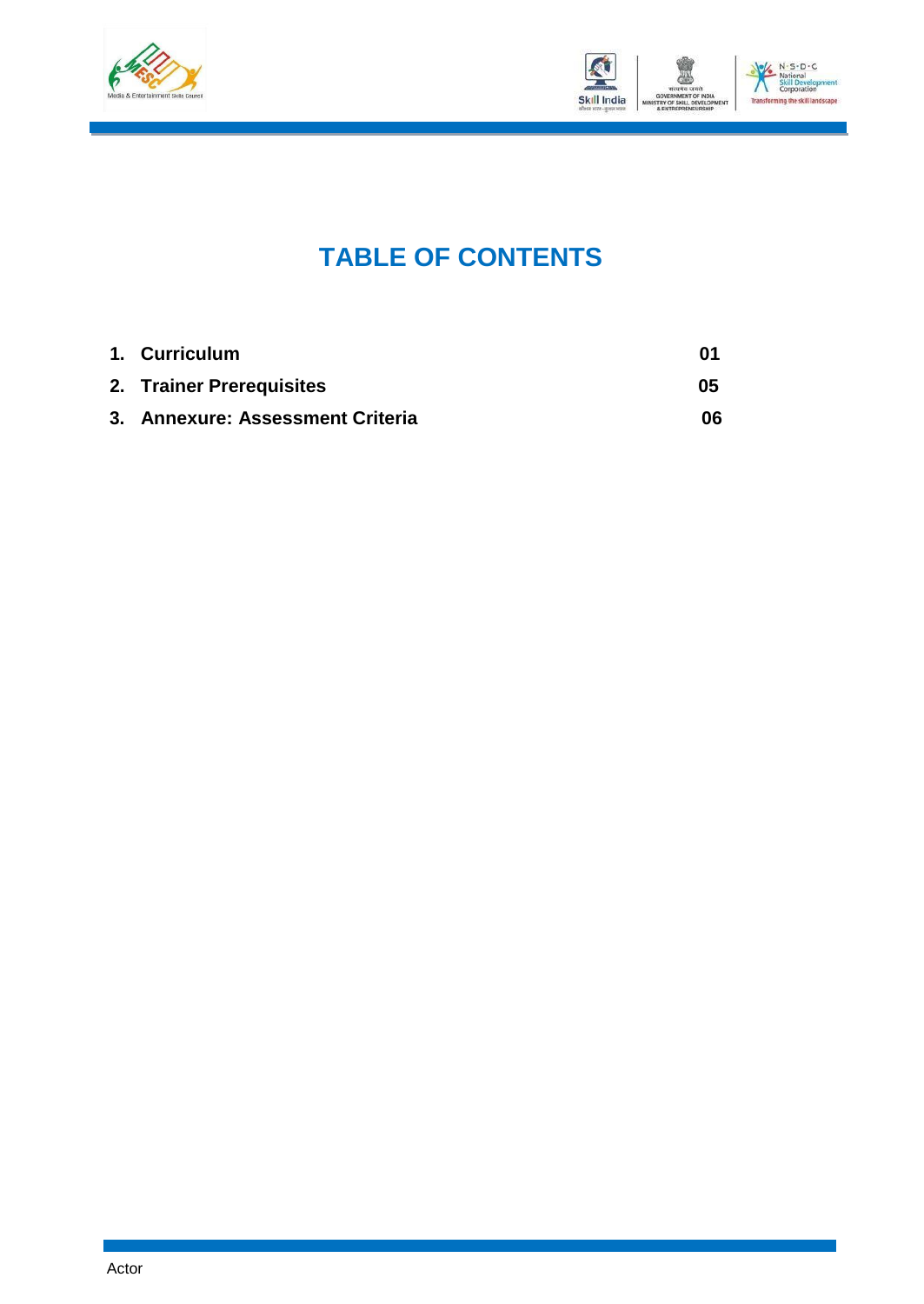



### <span id="page-3-0"></span>**Actor CURRICULUM / SYLLABUS**

This program is aimed at training candidates for the job of an "<u>Actor</u>", in the "<u>Media and Entertainment</u>" Sector/Industry and aims at building the following key competencies amongst the learner.

| <b>Program Name</b>                               | Actor                                                                                                                                                                        |  |                                                                |  |  |
|---------------------------------------------------|------------------------------------------------------------------------------------------------------------------------------------------------------------------------------|--|----------------------------------------------------------------|--|--|
| <b>Qualification Pack Name</b><br>& Reference ID. | MES/Q0105, V1.0                                                                                                                                                              |  |                                                                |  |  |
| <b>Version No.</b>                                | 1.0<br><b>Version Update Date</b><br>16th January, 2019                                                                                                                      |  |                                                                |  |  |
| <b>Pre-requisites to</b><br><b>Training</b>       | Class X                                                                                                                                                                      |  |                                                                |  |  |
| <b>Training Outcomes</b>                          |                                                                                                                                                                              |  | After completing this programme, participants will be able to: |  |  |
|                                                   | Recognize the character to be portrayed and express the style,<br>$\bullet$<br>habits, expression of the character.                                                          |  |                                                                |  |  |
|                                                   | Evaluate the various steps indicated in script / direction given by<br>$\bullet$<br>Director.                                                                                |  |                                                                |  |  |
|                                                   | Recall the lines (dialogues) and character activities according to<br>$\bullet$<br>script or Director's instructions.                                                        |  |                                                                |  |  |
|                                                   | Demonstrate the performance in accordance with the frame of<br>$\bullet$<br>the shot, controlling movement, gesture, voice levels, emotional<br>intensity and energy levels. |  |                                                                |  |  |
|                                                   | Analyze the place of the character portrayed within the<br>framework of the story as per the script (both for themselves and<br>co-actor).                                   |  |                                                                |  |  |
|                                                   | $\bullet$                                                                                                                                                                    |  | Perform acting for film/television/advertising etc.            |  |  |
|                                                   | Portray religious / patriotic character for film / theater / theme<br>$\bullet$<br>park etc.                                                                                 |  |                                                                |  |  |
|                                                   | Create and maintain portfolio to promote themselves to work in<br>$\bullet$<br>media & entertainment industry as Actor / artistic professional.                              |  |                                                                |  |  |
|                                                   | $\bullet$                                                                                                                                                                    |  | Maintain workplace health and safety.                          |  |  |
|                                                   |                                                                                                                                                                              |  |                                                                |  |  |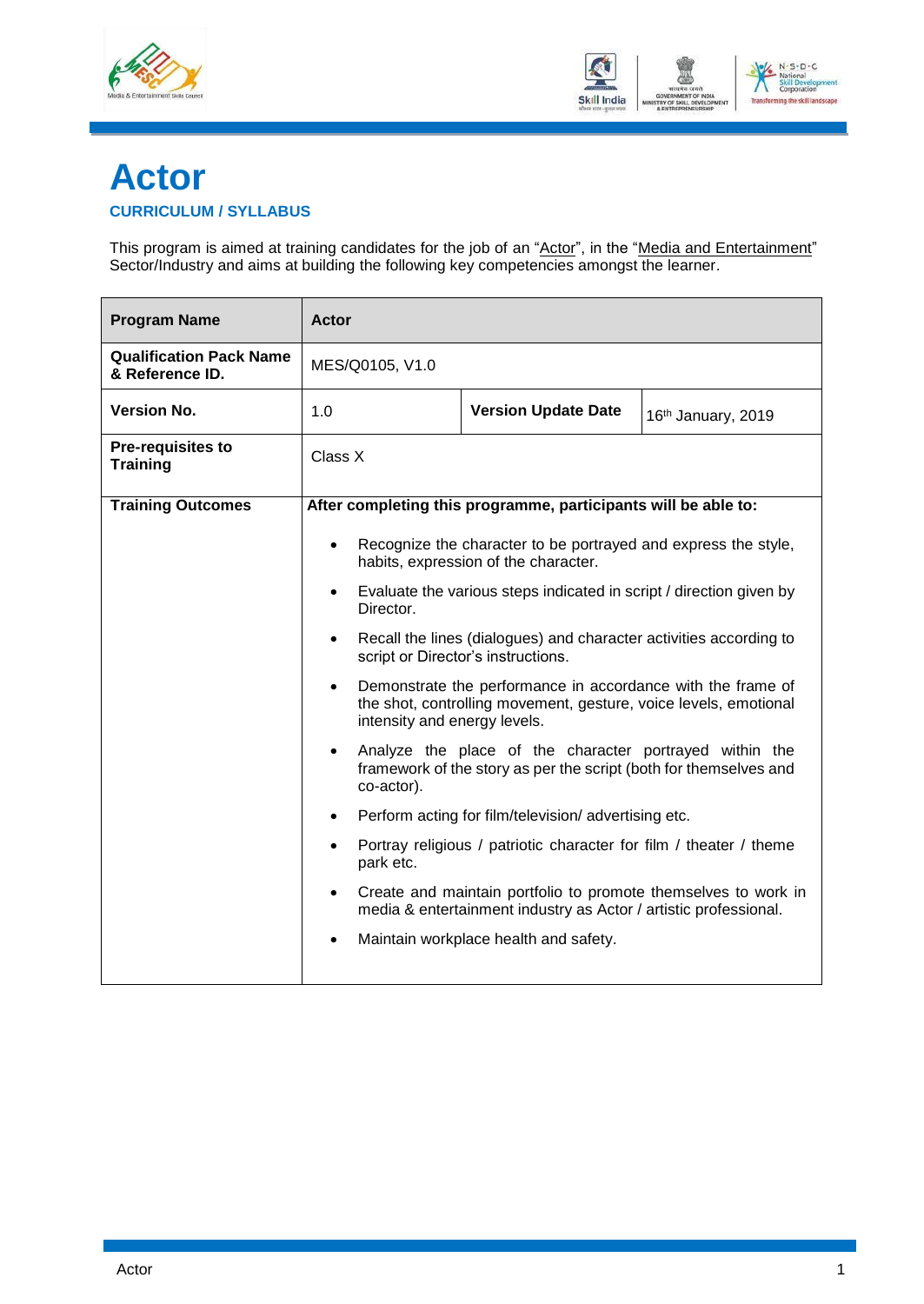



This course encompasses <u>4</u> out of <u>4</u> National Occupational Standards (NOS) of "<u>Actor</u>" Qualification Pack issued by "Media and Entertainment Skills Council".

| S.             | <b>Module</b>                                                                                                                                                                                                   | <b>Key Learning Outcomes</b>                                                                                                                                                                                                                                                                                                                                                                                                                                                                                                                                                                                                                                                                                                                                                                                                                                                                                                                                                                                                                                                                          | <b>Equipments</b>                                              |
|----------------|-----------------------------------------------------------------------------------------------------------------------------------------------------------------------------------------------------------------|-------------------------------------------------------------------------------------------------------------------------------------------------------------------------------------------------------------------------------------------------------------------------------------------------------------------------------------------------------------------------------------------------------------------------------------------------------------------------------------------------------------------------------------------------------------------------------------------------------------------------------------------------------------------------------------------------------------------------------------------------------------------------------------------------------------------------------------------------------------------------------------------------------------------------------------------------------------------------------------------------------------------------------------------------------------------------------------------------------|----------------------------------------------------------------|
| <b>No</b>      |                                                                                                                                                                                                                 |                                                                                                                                                                                                                                                                                                                                                                                                                                                                                                                                                                                                                                                                                                                                                                                                                                                                                                                                                                                                                                                                                                       |                                                                |
| $\mathbf{1}$   | <b>Introduction and</b><br><b>Orientation</b><br><b>Theory Duration</b><br>(hh:mm)<br>15:00<br><b>Practical Duration</b><br>(hh:mm)<br>40:00<br><b>Corresponding NOS</b><br><b>Code</b><br><b>Bridge Module</b> | Recognize the background concept for Cinema<br>$\bullet$<br>/ Television / Theme Park etc.<br>Describe opportunities in the media and<br>$\bullet$<br>entertainment industry.<br>Analyse the scene demand as per script.<br>$\bullet$<br>Portray character suggested by the Director.<br>$\bullet$<br>Convey social / political / messages for film,<br>$\bullet$<br>series, advertising etc.<br>Evaluate importance of Indian Media and<br>$\bullet$<br>Entertainment Industry.                                                                                                                                                                                                                                                                                                                                                                                                                                                                                                                                                                                                                      | Dairy, notebook, exercise<br>book, pen, props (if any)<br>etc. |
| $\overline{2}$ | <b>Recognize the</b><br>character to be<br>portrayed<br><b>Theory Duration</b><br>(hh:mm)<br>40:00<br><b>Practical Duration</b><br>(hh:mm)<br>110:00<br><b>Corresponding NOS</b><br><b>Code</b><br>MES/N0105    | Identify the character as per the script.<br>$\bullet$<br>Conduct research on characteristic behaviors as<br>$\bullet$<br>per scene demand.<br>Express a wide emotional range and act/react<br>$\bullet$<br>believably with other actors as per the demand<br>of the script.<br>Recalls the lines (dialogues) and character<br>$\bullet$<br>activities according to script or Director's<br>instructions.<br>Rehearse with other actors using background of<br>$\bullet$<br>the role in an art form under the supervision of<br>the Director to fulfill the Director's vision.<br>Analyze the character background to play<br>$\bullet$<br>similar role.<br>Create similar expression and dialogue of a<br>$\bullet$<br>character as per the demand of the scene.<br>Portray the character as it's emotional and story<br>$\bullet$<br>arcs progress, even if scenes are shot out of the<br>story's time sequence.<br>Demonstrate the performance in accordance<br>$\bullet$<br>with the frame of the shot, controlling<br>movement, gesture, voice levels, emotional<br>intensity and energy levels. | Dairy, notebook, exercise<br>book, pen, props (if any)<br>etc. |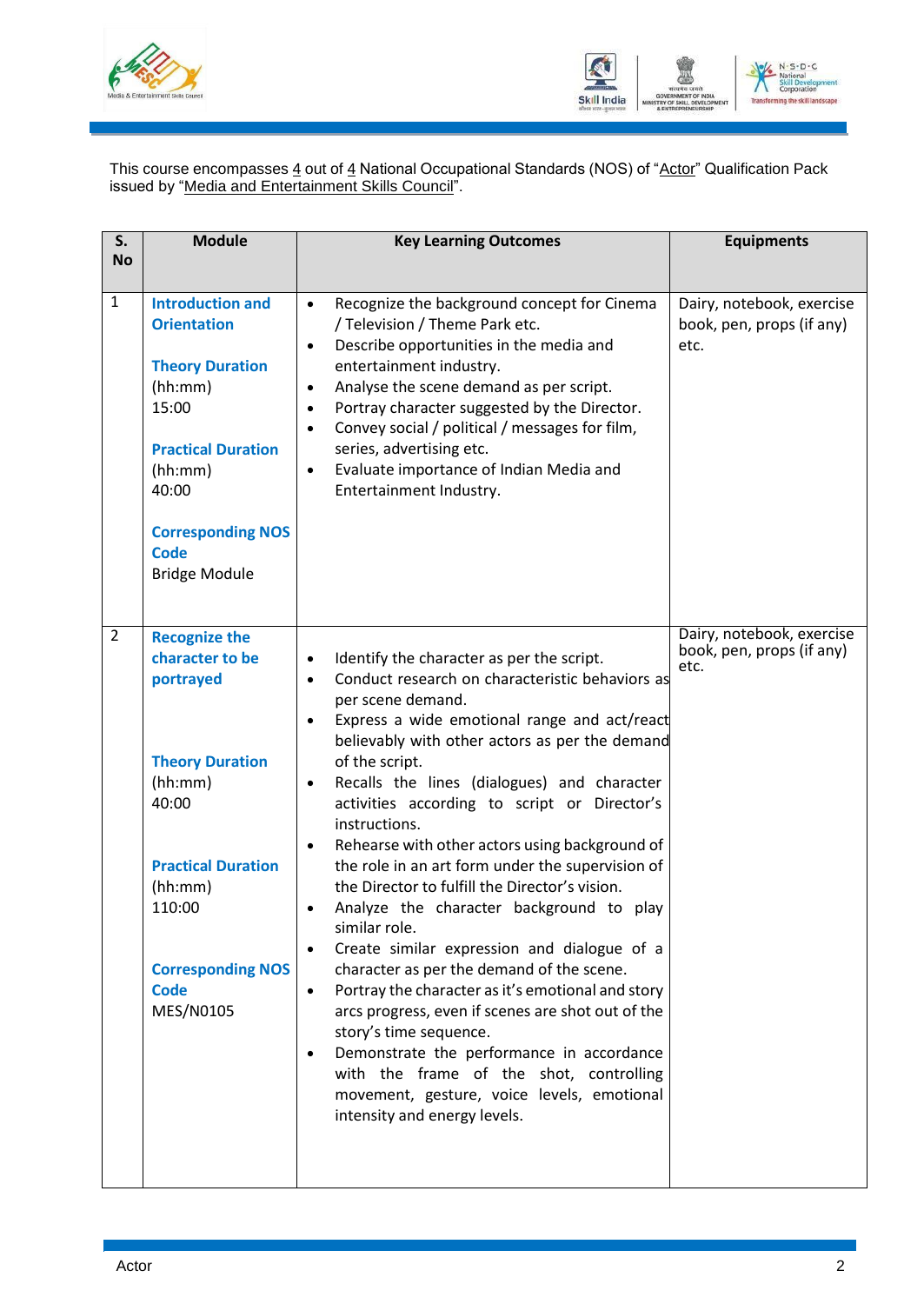





| 3                       | <b>Perform Acting</b><br><b>Theory Duration</b><br>(hh:mm)<br>40:00<br><b>Practical Duration</b><br>(hh:mm)<br>80:00<br><b>Corresponding NOS</b><br><b>Code</b><br>MES/N0106 | Participate in auditions and casting calls in<br>$\bullet$<br>order to audition for roles.<br>Memorize the script and dialogues.<br>$\bullet$<br>Support in regular rehearsal and practice.<br>$\bullet$<br>Analyse the vision and motivations of the<br>$\bullet$<br>creative<br>(Scriptwriter,<br>Director,<br>team<br>Production Designer among others).<br>Act as per given instruction of the Director and<br>$\bullet$<br>in sequence of shout count.<br>Analyze the place of the character portrayed<br>$\bullet$<br>within the framework of the story as per the<br>script (both for themselves and co-actor).<br>Act as per the scene demand and display the<br>$\bullet$<br>character's purpose / role to be played.<br>Collaborate with co-actors as part of the<br>$\bullet$ | Dairy, notebook, exercise<br>book, pen, props (if any)<br>etc.                                                 |
|-------------------------|------------------------------------------------------------------------------------------------------------------------------------------------------------------------------|------------------------------------------------------------------------------------------------------------------------------------------------------------------------------------------------------------------------------------------------------------------------------------------------------------------------------------------------------------------------------------------------------------------------------------------------------------------------------------------------------------------------------------------------------------------------------------------------------------------------------------------------------------------------------------------------------------------------------------------------------------------------------------------|----------------------------------------------------------------------------------------------------------------|
| $\overline{\mathbf{4}}$ | <b>Develop and</b><br>maintain portfolio<br><b>Theory Duration</b>                                                                                                           | performing arts in group.<br>Create a portfolio showcasing recordings,<br>$\bullet$<br>show reel, best headshots, and performance<br>shots, etc., keeping in mind a wide range of<br>audience.<br>Choose appropriate networking channels and<br>$\bullet$                                                                                                                                                                                                                                                                                                                                                                                                                                                                                                                                | notebook,<br>Dairy,<br>pen,<br>props (if any), Computer /<br>laptop System, marker.                            |
|                         | (hh:mm)<br>10:00                                                                                                                                                             | social media platforms such as YouTube,<br>LinkedIn, Instagram, etc. for promoting<br>themselves.<br>Interact with<br>associated<br>federation<br>or<br>$\bullet$                                                                                                                                                                                                                                                                                                                                                                                                                                                                                                                                                                                                                        |                                                                                                                |
|                         | <b>Practical Duration</b><br>(hh:mm)<br>20:00                                                                                                                                | association for becoming a member.<br>Prepare a list of production houses, including<br>$\bullet$<br>details of producers, directors,<br>casting<br>directors, etc. and their work<br>before<br>approaching for assignments.                                                                                                                                                                                                                                                                                                                                                                                                                                                                                                                                                             |                                                                                                                |
|                         | <b>Corresponding NOS</b><br><b>Code</b><br>MES/N0107                                                                                                                         | Approach production houses in a very<br>$\bullet$<br>professional<br>showcasing<br>the<br>manner<br>portfolio.<br>Demonstrate artistic skills set during audition,<br>$\bullet$<br>screen test, voice test etc.<br>Negotiate for remuneration of contract, work<br>$\bullet$                                                                                                                                                                                                                                                                                                                                                                                                                                                                                                             |                                                                                                                |
|                         |                                                                                                                                                                              | order aligned with the assignments.<br>Recognize various components of the contract<br>$\bullet$<br>such a remuneration, terms and clauses,<br>assignment details, duration of the project,<br>etc. and study thoroughly before signing.                                                                                                                                                                                                                                                                                                                                                                                                                                                                                                                                                 |                                                                                                                |
| 5                       | <b>Maintain workplace</b><br>health and safety                                                                                                                               | Maintain one's posture and position to<br>$\bullet$<br>minimize fatigue and the risk of injury.<br>Recognise potential risks like siting postures<br>$\bullet$<br>while using computer, eye fatigues and other                                                                                                                                                                                                                                                                                                                                                                                                                                                                                                                                                                           | Dairy, notebook, exercise<br>book, pen, props (if any),<br>Computer System, white<br>board, marker, projector, |
|                         | <b>Theory Duration</b><br>(hh:mm)<br>20:00                                                                                                                                   | hazards in the workplace.<br>Maintain accident reports.<br>$\bullet$<br>Report health and safety risks/ hazards to<br>$\bullet$<br>concerned personnel.                                                                                                                                                                                                                                                                                                                                                                                                                                                                                                                                                                                                                                  | Health and Safety Signs<br>and policy etc.                                                                     |
|                         | <b>Practical Duration</b><br>(hh:mm)<br>50:00                                                                                                                                | Participate in organization health and safety<br>$\bullet$<br>knowledge sessions and drills.                                                                                                                                                                                                                                                                                                                                                                                                                                                                                                                                                                                                                                                                                             |                                                                                                                |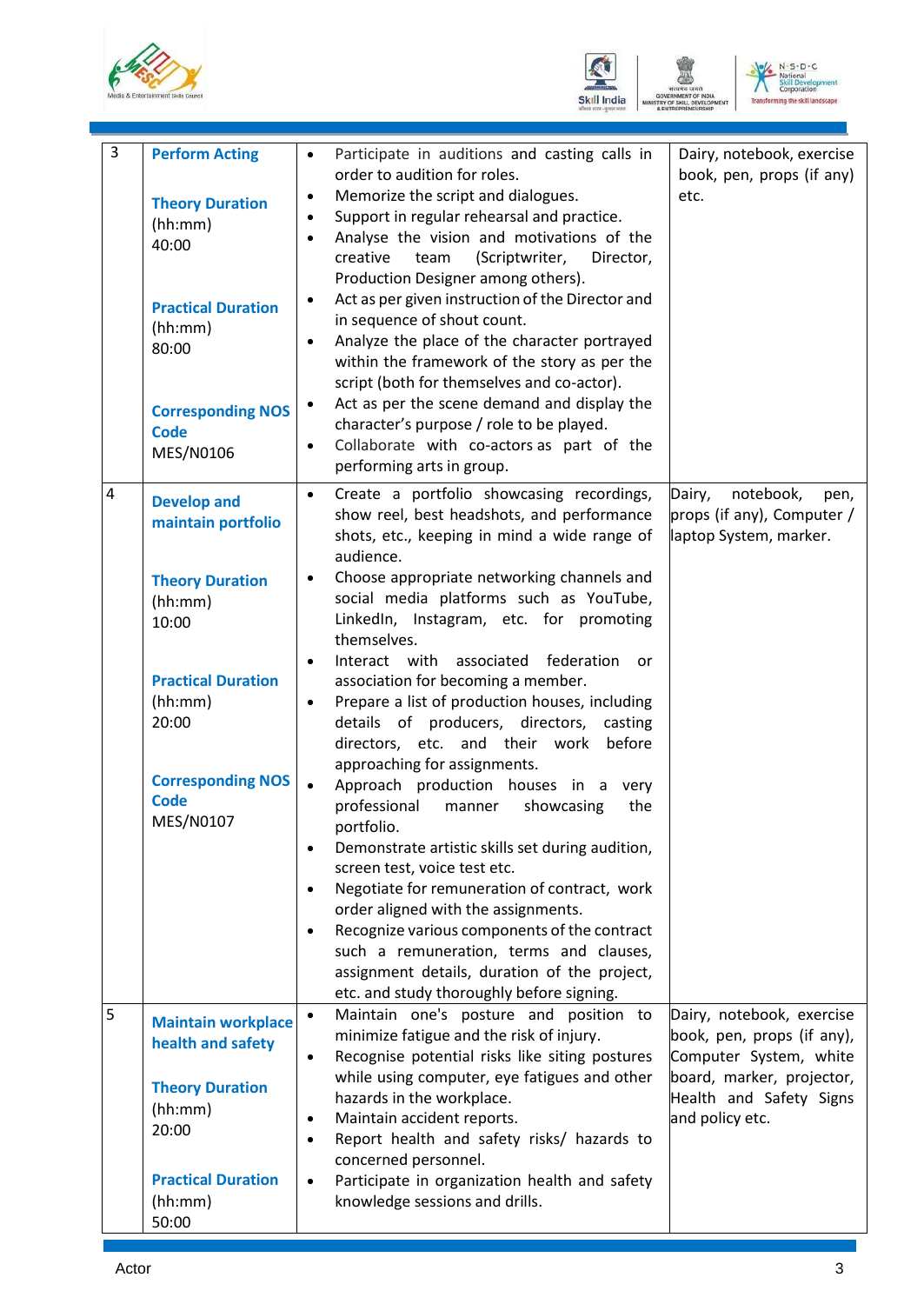





| <b>Corresponding NOS</b><br><b>Code</b><br>MES/N0104 | Identify the people responsible for health and<br>$\bullet$<br>safety in the workplace, including those to<br>contact in case of an emergency.<br>Identify security signals e.g. fire alarms and<br>$\bullet$<br>places such as staircases, fire warden stations,<br>first aid and medical rooms.<br>Identify aspects of your workplace that could<br>$\bullet$<br>cause potential risk to own and others health<br>and safety.<br>Ensure own personal health and safety, and<br>$\bullet$<br>that of others in the workplace though<br>precautionary measures.<br>Report any hazards outside the individual's<br>$\bullet$<br>authority to the relevant person in line with<br>organisational procedures and warn other<br>people who may be affected.<br>Follow organisation's emergency procedures<br>$\bullet$<br>for accidents, fires or any other natural<br>calamity in case of a hazard.<br>Identify and correct risks like illness, accidents,<br>fires or any other natural calamity safely and<br>within the limits of individual's authority. |  |
|------------------------------------------------------|-----------------------------------------------------------------------------------------------------------------------------------------------------------------------------------------------------------------------------------------------------------------------------------------------------------------------------------------------------------------------------------------------------------------------------------------------------------------------------------------------------------------------------------------------------------------------------------------------------------------------------------------------------------------------------------------------------------------------------------------------------------------------------------------------------------------------------------------------------------------------------------------------------------------------------------------------------------------------------------------------------------------------------------------------------------|--|
| <b>Total Duration</b><br>425:00                      | <b>Unique Equipment Required:</b><br>Dairy, notebook, exercise book, pen, props (if any),                                                                                                                                                                                                                                                                                                                                                                                                                                                                                                                                                                                                                                                                                                                                                                                                                                                                                                                                                                 |  |
| <b>Theory Duration</b><br>125:00                     | Computer System, white board, marker, projector,<br>Health and Safety Signs and policy etc.                                                                                                                                                                                                                                                                                                                                                                                                                                                                                                                                                                                                                                                                                                                                                                                                                                                                                                                                                               |  |
| <b>Practical Duration</b><br>300:00                  |                                                                                                                                                                                                                                                                                                                                                                                                                                                                                                                                                                                                                                                                                                                                                                                                                                                                                                                                                                                                                                                           |  |
|                                                      |                                                                                                                                                                                                                                                                                                                                                                                                                                                                                                                                                                                                                                                                                                                                                                                                                                                                                                                                                                                                                                                           |  |

Grand Total Course Duration: 425 **Hours, 0 Minutes** *(This syllabus/ curriculum has been approved by Media and Entertainment Skills Council)*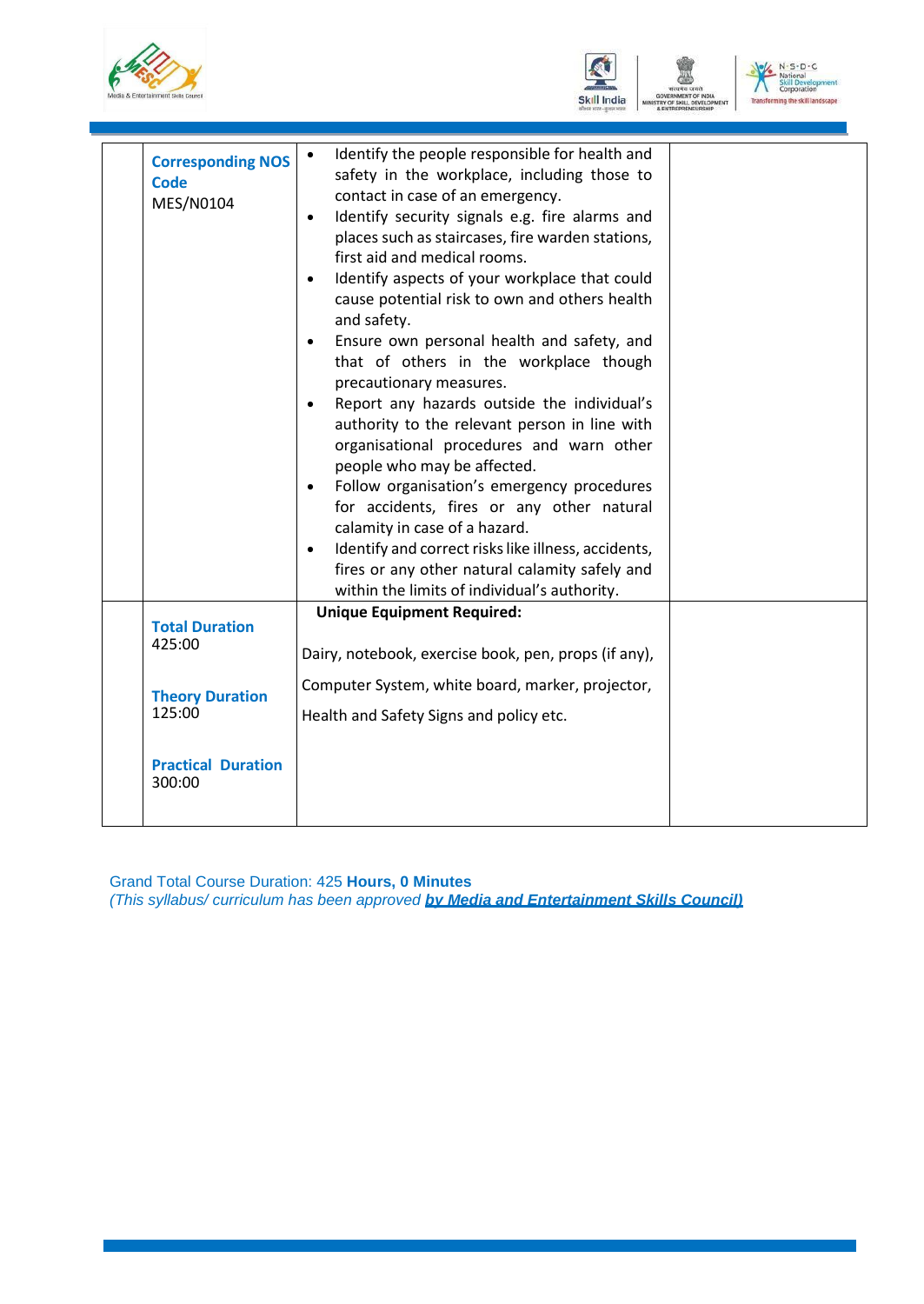



### <span id="page-7-0"></span>**Trainer Prerequisites for Job role: "Actor" mapped to Qualification Pack: "MES/Q0105, version 1.0"**

| Sr. No.        | Area                                                | <b>Details</b>                                                                                                                                                                                                                                                                                                                                                                                                                                                                                                      |  |  |  |
|----------------|-----------------------------------------------------|---------------------------------------------------------------------------------------------------------------------------------------------------------------------------------------------------------------------------------------------------------------------------------------------------------------------------------------------------------------------------------------------------------------------------------------------------------------------------------------------------------------------|--|--|--|
| $\mathbf{1}$   | <b>Job Description</b>                              | To deliver accredited training service, mapping to the curriculum<br>detailed above, in accordance with Qualification Pack "MES/Q0105"<br>version 1.0.                                                                                                                                                                                                                                                                                                                                                              |  |  |  |
| $\overline{2}$ | <b>Personal Attributes</b>                          | The candidate should understand the full range of human emotions<br>and interaction to portray a character in a filmed or live entertainment<br>program. The person should have patience and be physically fit, good<br>communication skills, ability to adapt to different situations, be<br>capable of understanding instructions and to work well as part of a<br>team. The person should also keep himself/herself updated about<br>current events to inform the people on latest issues, wherever<br>ldesired. |  |  |  |
| 3              | <b>Minimum Educational</b><br><b>Qualifications</b> | Graduate                                                                                                                                                                                                                                                                                                                                                                                                                                                                                                            |  |  |  |
| 4a             | <b>Domain Certification</b>                         | Certified for Job Role: "Actor" mapped to QP: "MES/Q0105",<br>version 1.0. Minimum accepted score as per SSC guidelines is 70%.                                                                                                                                                                                                                                                                                                                                                                                     |  |  |  |
| 4 <sub>b</sub> | <b>Platform Certification</b>                       | Recommended that the Trainer is certified for the Job Role:<br>"Trainer", mapped to the Qualification Pack: "MEP/Q0102" with<br>scoring of minimum 80%.                                                                                                                                                                                                                                                                                                                                                             |  |  |  |
| $\overline{5}$ | <b>Experience</b>                                   | Minimum 3 years working experience at theater / theme park / film.<br>He should be able to communicate in English and local language. He<br>should have knowledge of equipment, tools, material, Safety,<br>Health & Hygiene.                                                                                                                                                                                                                                                                                       |  |  |  |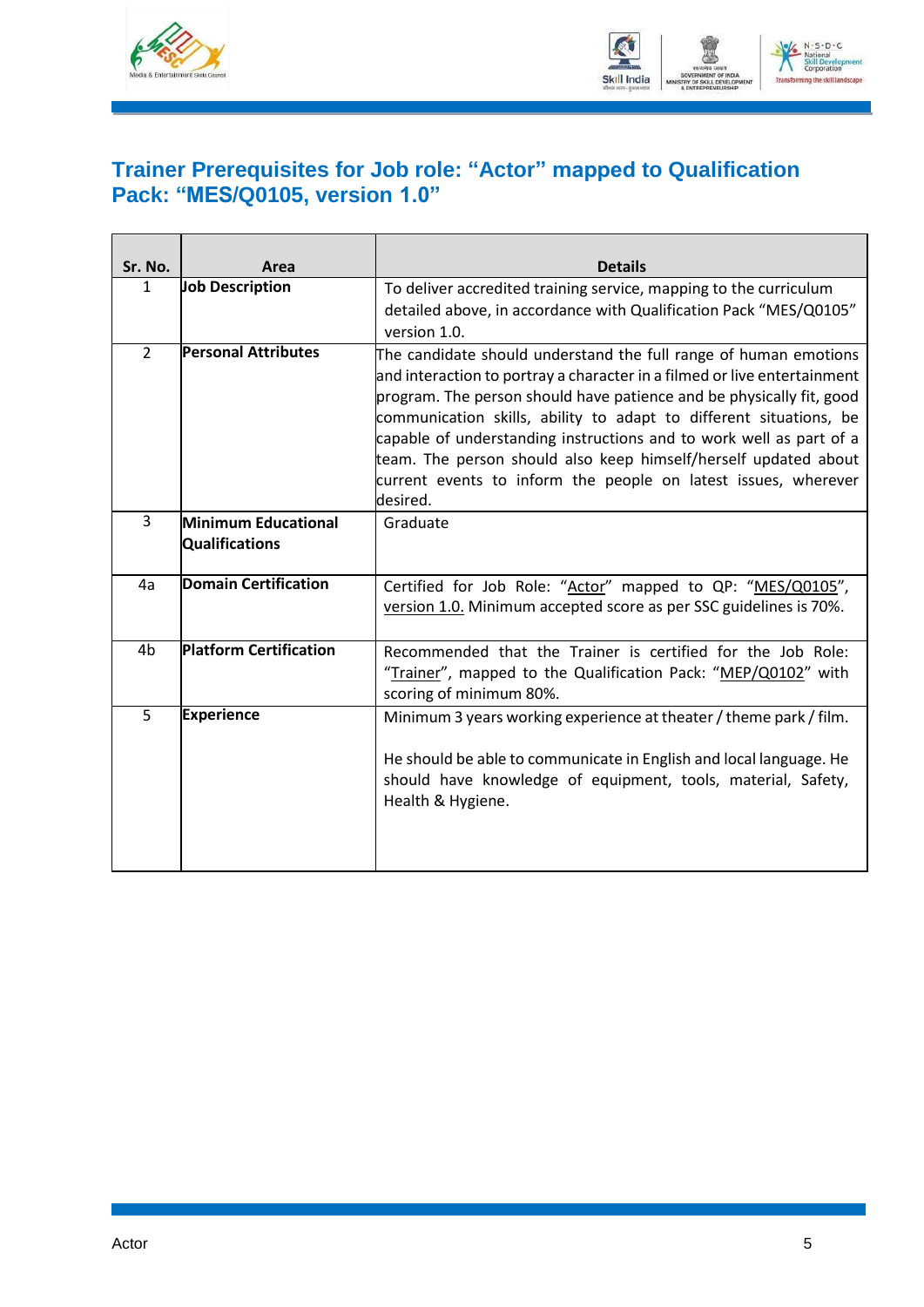



#### <span id="page-8-0"></span>**Annexure: Assessment Criteria**

| <b>Assessment Criteria for Actor</b> |                                               |
|--------------------------------------|-----------------------------------------------|
| <b>Job Role</b>                      | <b>Actor</b>                                  |
| <b>Qualification Pack</b>            | <b>MES/Q0105, version 1.0</b>                 |
| <b>Sector Skill Council</b>          | <b>Media and Entertainment Skills Council</b> |
|                                      |                                               |

#### **Guidelines for Assessment**

1. Criteria for assessment for each Qualification Pack will be created by the Sector Skill Council. Each Performance Criteria (PC) will be assigned marks proportional to its importance in NOS. SSC will also lay down proportion of marks for Theory and Skills Practical for each PC.

2. The assessment for the theory part will be based on knowledge bank of questions created by the SSC.

3. Assessment will be conducted for all compulsory NOS, and where applicable, on the selected elective/option NOS/set of NOS.

4. Individual assessment agencies will create unique question papers for theory part for each candidate at each examination/training center (as per assessment criteria below).

5. Individual assessment agencies will create unique evaluations for skill practical for every student at each examination/training center based on this criterion.

6. To pass the Qualification Pack, every trainee should score a minimum of 70% of aggregate marks to successfully clear the assessment.

7. In case of *unsuccessful completion*, the trainee may seek reassessment on the Qualification Pack.

| <b>Compulsory NOS</b><br><b>Total Marks: 400</b> |                                                                                                                                                                                   |                       | <b>Marks Allocation</b> |               |                                   |  |
|--------------------------------------------------|-----------------------------------------------------------------------------------------------------------------------------------------------------------------------------------|-----------------------|-------------------------|---------------|-----------------------------------|--|
| Assessment<br>outcome                            | <b>Assessment criteria for outcomes</b>                                                                                                                                           | <b>Total</b><br>marks | Out of                  | <b>Theory</b> | <b>Skills</b><br><b>Practical</b> |  |
|                                                  | PC1.<br>identify the character as per the script                                                                                                                                  |                       | 10                      | 3             | $\overline{7}$                    |  |
| <b>MES/N0105</b><br><b>Recognize the</b>         | PC <sub>2</sub> .<br>conduct research on characteristic behaviors for<br>the assigned role                                                                                        |                       | 10                      | 3             | 7                                 |  |
| character to<br>be portrayed                     | PC3.<br>express a wide emotional range and act/react<br>believably with other actors as the demand of the script                                                                  |                       | 10                      | 3             | 7                                 |  |
|                                                  | learn quickly - lines (dialogues) and character<br>PC4.<br>activity and be able to change these according to script<br>changes or Director's vision                               |                       | 10                      | 3             | 7                                 |  |
|                                                  | PC <sub>5</sub> .<br>work and rehearse with other actors using<br>background of the role in an art form under the<br>supervision of the Director to fulfill the Director's vision | 100                   | 15                      | 5             | 10                                |  |
|                                                  | PC6.<br>analyze the character background to play<br>similar role                                                                                                                  |                       | 10                      | 3             | 7                                 |  |
|                                                  | create similar expression and dialogue of a<br><b>PC7.</b><br>character as per the demand of the scene                                                                            |                       | 10                      | 3             | 7                                 |  |
|                                                  | portray the character as its emotional and story<br>PC8.<br>arcs progress, even if scenes are shot out of the story's<br>time sequence                                            |                       | 10                      | 3             | $\overline{7}$                    |  |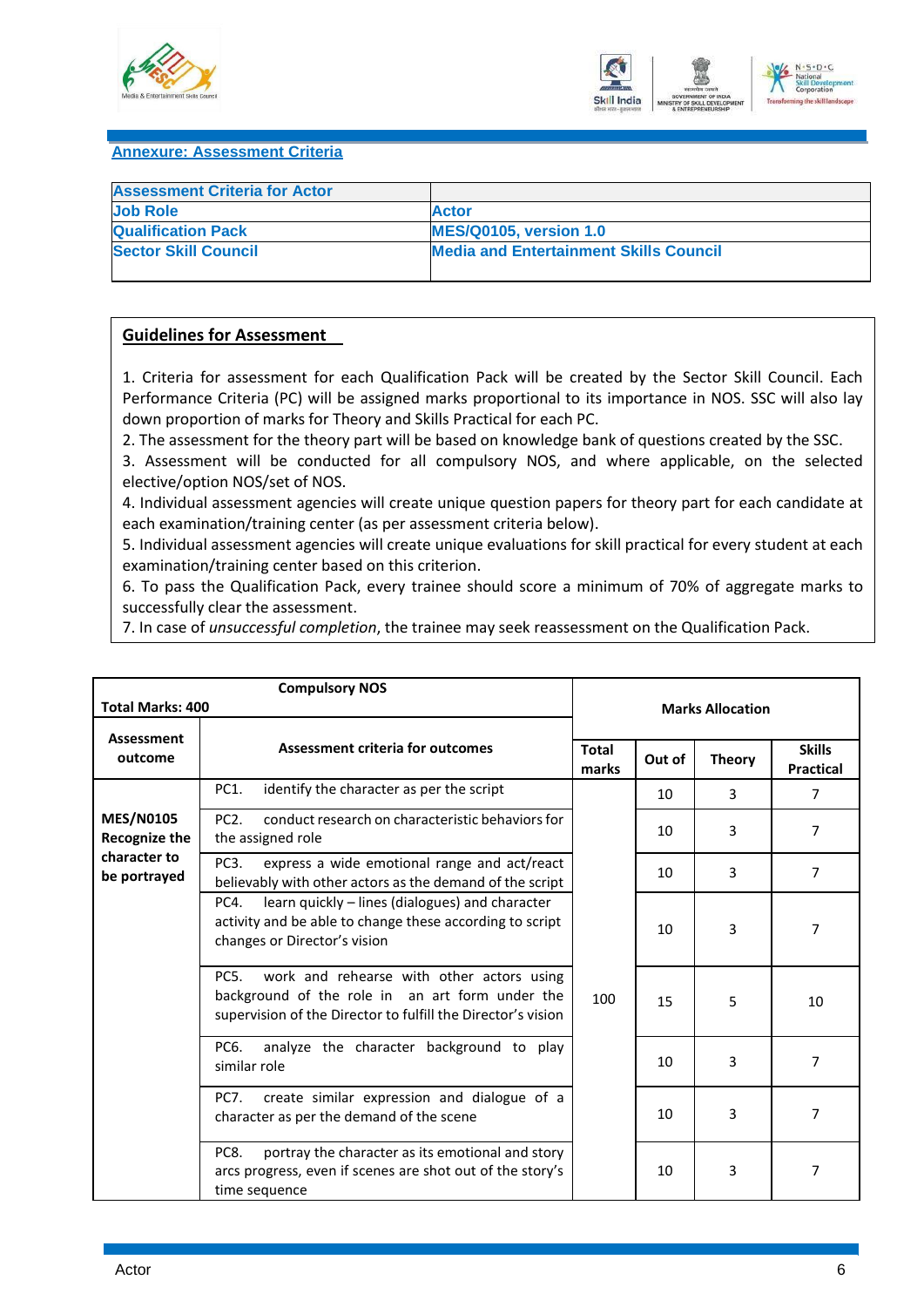



 $\begin{picture}(120,140)(-8.4) \put(0,0){\line(1,0){15}} \put(15,0){\line(1,0){15}} \put(15,0){\line(1,0){15}} \put(15,0){\line(1,0){15}} \put(15,0){\line(1,0){15}} \put(15,0){\line(1,0){15}} \put(15,0){\line(1,0){15}} \put(15,0){\line(1,0){15}} \put(15,0){\line(1,0){15}} \put(15,0){\line(1,0){15}} \put(15,0){\line(1,0){15}} \put(15$ 

|                           | scale a performance in accordance with the<br>PC9.<br>frame of the shot, controlling movement, gesture, voice<br>levels, emotional intensity and energy levels.                                                     |              | 15  | 5              | 10             |
|---------------------------|---------------------------------------------------------------------------------------------------------------------------------------------------------------------------------------------------------------------|--------------|-----|----------------|----------------|
|                           |                                                                                                                                                                                                                     | Total        | 100 | 31             | 69             |
|                           | attend auditions and casting calls in order to<br>PC1.<br>audition for roles                                                                                                                                        |              | 10  | 3              | 7              |
|                           | PC <sub>2</sub> .<br>memorize the script and dialogues                                                                                                                                                              |              | 10  | 3              | 7              |
|                           | PC3.<br>support in regular rehearsal and practice                                                                                                                                                                   |              | 10  | 3              | $\overline{7}$ |
| <b>MES/N0106</b>          | analyse the vision and motivations of the<br>PC4.<br>creative team (Scriptwriter, Director, Production<br>Designer among others)                                                                                    |              | 10  | 3              | $\overline{7}$ |
| <b>Performs</b><br>acting | act as per direction of Director and in sequence<br>PC5.<br>of shout count                                                                                                                                          |              | 10  | 3              | $\overline{7}$ |
|                           | performing physical activities that require<br>PC6.<br>considerable use of your arms and legs and moving<br>your whole body, such as climbing, lifting, balancing,<br>walking, stooping, and handling of materials. | 100          | 10  | 3              | 7              |
|                           | PC7.<br>performing for people or dealing directly with<br>the public, including serving customers in restaurants<br>and stores, and receiving clients or guests.                                                    |              | 10  | 3              | 7              |
|                           | analyze the place of the character portrayed<br>PC8.<br>within the framework of the story as per the script (both<br>for themselves and co-actor)                                                                   |              | 10  | 3              | 7              |
|                           | act as per the scene demand and display the<br>PC9.<br>character's purpose / role to be played                                                                                                                      |              | 10  | 3              | $\overline{7}$ |
|                           | PC10.<br>collaborate with other actors as part of an<br>ensemble                                                                                                                                                    |              | 10  | 3              | 7              |
|                           |                                                                                                                                                                                                                     | <b>Total</b> | 100 | 30             | 70             |
| <b>MES/N0107</b>          | PC1.<br>prepare portfolio, recording, show reel, etc.,                                                                                                                                                              |              | 8   | $\overline{2}$ | 6              |
| Develop and<br>maintain   | PC <sub>2</sub> .<br>choose best headshots and performance shots<br>to showcase                                                                                                                                     |              | 8   | $\overline{2}$ | 6              |
| portfolio                 | create unique portfolio which speaks to a range<br>PC3.<br>of audiences                                                                                                                                             |              | 8   | $\overline{2}$ | 6              |
|                           | apply social media network like YouTube /<br>PC4.<br>LinkedIn for promotional purposes                                                                                                                              |              | 8   | 2              | 6              |
|                           | promote themselves through networking<br>PC5.                                                                                                                                                                       |              | 8   | $\overline{2}$ | 6              |
|                           | PC6.<br>approach associations for becoming a member                                                                                                                                                                 |              | 8   | $\overline{2}$ | 6              |
|                           | approach clients (producers / casting directors /<br>PC7.<br>dance director etc.) in a professional manner                                                                                                          |              | 8   | $\overline{2}$ | 6              |
|                           | be on time and in suggested dress for audition /<br>PC8.<br>presentation                                                                                                                                            |              | 8   | 2              | 6              |
|                           | ready to cold-read<br>PC9.<br>be<br>as<br>per<br>project<br>requirement(s) in line with the expertise                                                                                                               |              | 8   | $\overline{2}$ | 6              |
|                           | be ready for presentation /screen test, voice<br>PC10.<br>test<br>etc.,<br>wherever<br>required<br>during<br>audition/interviewing                                                                                  |              | 8   | 2              | 6              |
|                           | negotiate for remuneration of contract / work<br>PC11.<br>order aligned with the assignments                                                                                                                        |              | 6   | 2              | 4              |